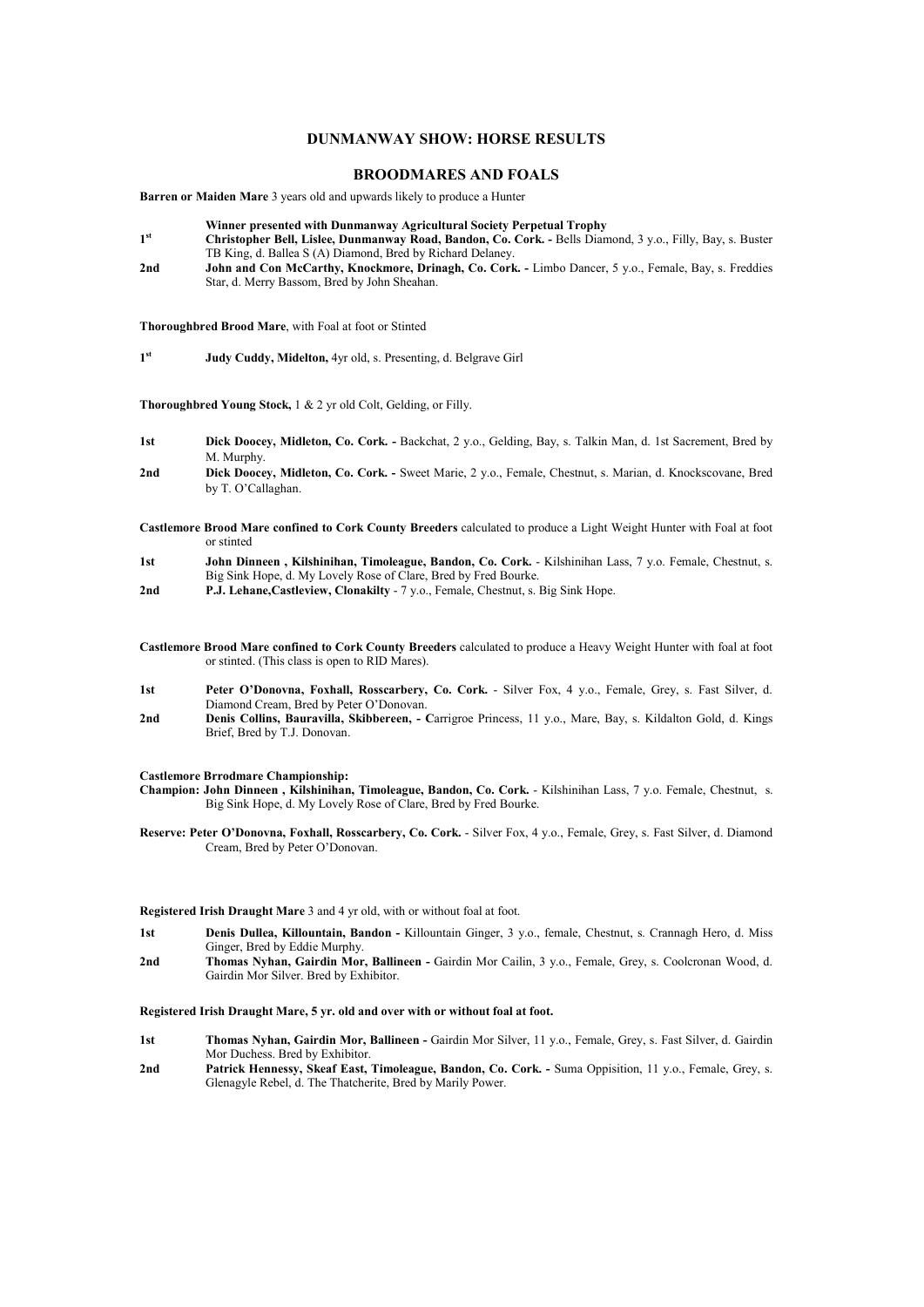#### **Irish Draught Foal, Colt or Filly progeny of RID or Appendix Mare and Approved R.I.D. Stallion.**

- **1st Patrick Hennessy, Skeaf East, Timoleague, Bandon, Co. Cork. -** Filly Foal, DOB 4/4/08, Female, Roan, s. Welcome Diamond, d. Suma Opposition. Bred by Patrick Hennessy.
- 2nd Peter O'Donovna, Foxhall, Rosscarbery, Co. Cork. Filly Foal, Grey, s. Holy Cross, d. Silver Fox, Bred by Peter O'Donovan.

**Colt Foal to make a Hunter -** 

**1st Denis Collins, Bauravilla, Skibbereen, -** Foal, Male, Bay, s. Master Imp, d. Carrigroe Princess. **2nd Declan Fahy, 26 Pearse St., Clonakilty, Co. Cork. -** Colt Foal, DOB 1/4/08, Male, Bay, s. Ricardo 2, d. Euphemism, Bred by Exhibitor.

**Filly Foal to make a hunter** 

**1st P.J. Lehane,Castleview, Clonakilty** - Foal, Bay, s. Ricardoz.

**2nd Patrick O'Riordan, Curragh, Lissarda, Co. Cork.** - Foal, Female, Brown, s. Farlow, d. Baron's Gold. Bred by Exhibitor.

# **CHAMPION FOAL.**

**Champion: P.J. Lehane,Castleview, Clonakilty** - Foal, Bay, s. Ricardoz **Reserve: Collins, Bauravilla, Skibbereen, -** Foal, Male, Bay, s. Master Imp, d. Carrigroe Princess.

**Mare and Foal Progeny class - to be judged as unit (50% mare 50% foal)**.

- **1st John Dinneen , Kilshinihan, Timoleague, Bandon, Co. Cork.** Kilshinihan Lass, 7 y.o. Female, Chestnut, s. Big Sink Hope, d. My Lovely Rose of Clare, Bred by Fred Bourke.
- **2nd William Barry, Lislevane, Bandon, Co. Cork -** Raffles Rockes Female, Chestnut, s. Golden Bash, d. Lislevane Celebration. Exhibitor Bred.

# **Standard Bred Mare - Stagbi registered, with or without Foal at foot, with free flowing mane and tail.**

- **1st Paddy O'Brien, Ardmanagh, Schull, Co. Cork. -** Stepaway Chief, 9 y.o., Mare, Bay, s. Hilos Chief, d. Mind The Step, Bred by Paddy O'Brien.
- **2nd Finbarr Brickley, Reengaroga, Baltimore -** Miss Miller, 14 y.o., mare, Bay, s. Ambro Harrier, d. Mrs Miller.

# **Young Irish Draught Stock**

## **Irish Draught Yearling Filly by an approved RID Stallion and RID or AID Mare.**

- **1st Alan Fitzgerald, Reanvouler, Drinagh**  I Am Only A Little Girl, Yearling, Female, Chestnut, s. Coolcronan Wood, d. Alans Clover, Bred by Alan Fitzgerald.
- **2nd Dermot Horgan c/c Dermot O'Mahony, "West View", Baelad, Rossmore**  Mileen Diamond, 1 y.o., Female, Brown, s. Holy Cross, d. Ballycool Diamonds, Bred by John D. Kelliher.

# **Irish Draught 2 Year old Filly by an approved RID stallion and RID or AID Mare.**

- **1st Thomas Nyhan, Gairdin Mor, Ballineen -** Gairdin Mor Wood, 2 y.o., Female, Grey, s. Coolcronan Wood, d. Gairdin Mor Silver. Bred by Exhibitor.
- **2nd Michael Moynihan, Coomkeen, Durrus, Bantry, Co. Cork** 2 y.o., Female, Grey, s. Grange Bouncer, d. Durrus Pride. Bred by Michael Moynihan

# **RIDDEN HORSES**

#### **Heavyweight ridden hunter**

- **1st Tina Murphy, Reacarrigeen, Ballinascarthy, Clonakilty, Co. Cork. -** Rochestown Amoroso, Gleding, Grey Roan, s. Fast Silver, d. Rochestown , Bred by James O'Donoghue, Glenville.
- **2nd Pat Keating c/o Brigid McAuley Glenane Mór Killeagh, Co. Cork**  6 y.o., Gelding, Bay, s. Spring Elegance, d. Grey Tyara.

# **Lightweight riddn hunter**

**1st Cal Healy, Dromatimore, Aghabullogue, Co. Cork. -** Mayfly, 4 y.o., Gedlig, Grey.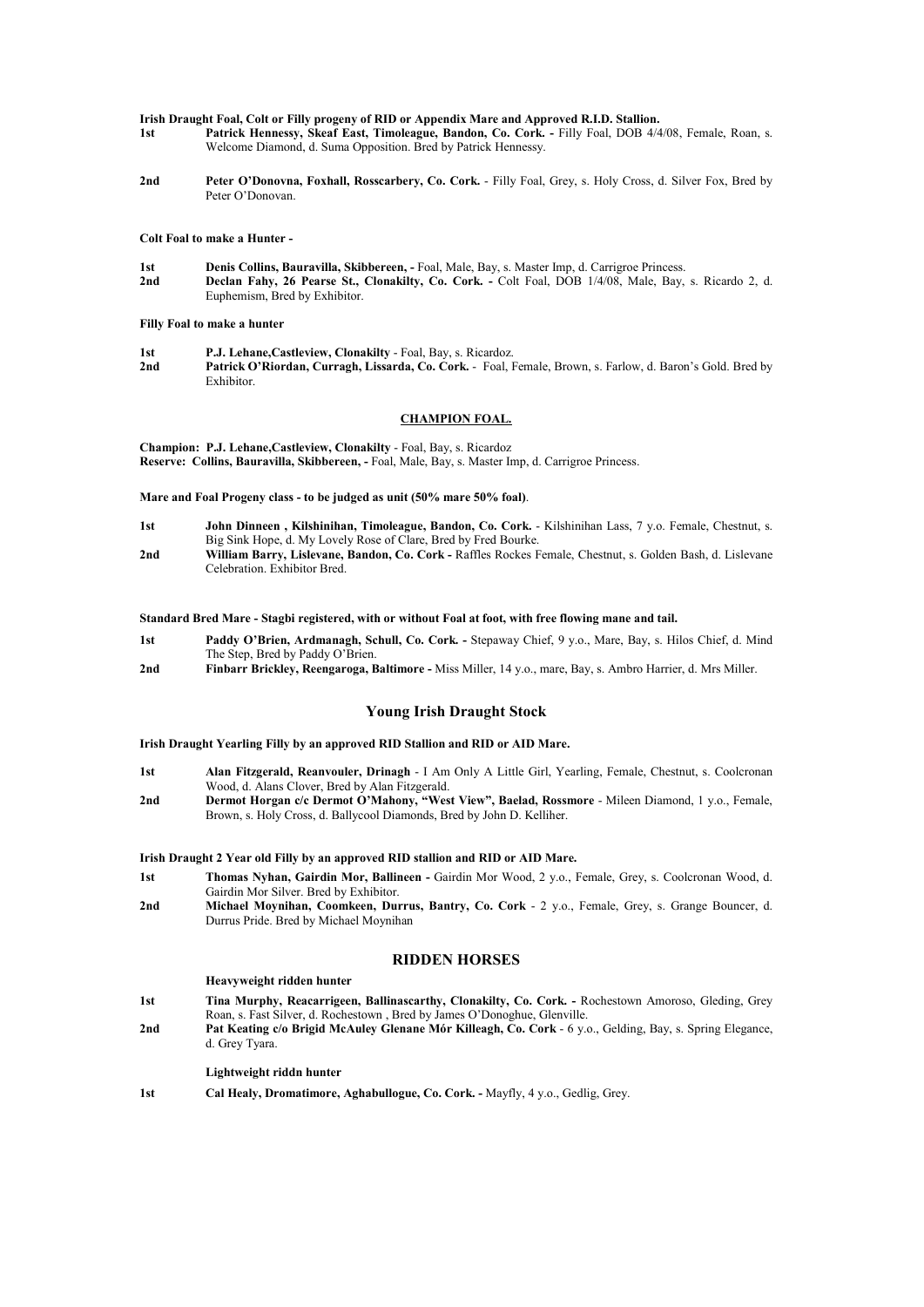**Small Hunter** over 154 cms and under 160 cms. To be ridden

**1st Rosarie Collins, Foxhall, Rosscarbery -** Nice Guy Pete, 5 y.o, male, Chestnut. **2nd Sinead Brickley, Reengaroga, Baltimore -** Rodger, 14 y.o., Male, Chestnut.

**Cob, Gelding or Mare,** Any age, 155cm and under. To be ridden.

**1st Aoife O'Regan , Keelinga, Leap, Co. Cork** - Tommy, 7 y.o., Gelding, Blue & White

#### **Ridden Irish Draught Gelding or Mare. I.D. Crosses are also eligible provided either Dam or sire is R.I.D.**

- **1st Tina Murphy, Reacarrigeen, Ballinascarthy, Clonakilty, Co. Cork. -** Rochestown Amoroso, Gleding, Grey Roan, s. Fast Silver, d. Rochestown Gold, Bred by James O'Donoghue, Glenville. **2nd Tracey Foley, 45 Marwood Green, Glanmire, Co. Cork.** - Foxy Derry,
	-

# **YOUNG HUNTER SECTION**

**Yearling Colt or Gelding likely to make a Hunter.**

**1st Kieran O'Gorman, Brookfield House, Clonakilty-** 1 y.o., male, s. Lux Z, d. Kildysert Royale. **2nd Barry O'Brien, Oakfield Heights, Reenascreena, Co. Cork** - 1 y.o., male, s. Malmsey.

**Yearling Filly**, likely to make a Hunter

- **1st Declan Fahy, 26 Pearse St., Clonakilty, Co. Cork. -** 1 y.o., Female, Bay, Reg. No. 37241400, s. Kahtan, d. Big Sink Hope. Bred by Michael McCarthy.
- **2nd Seamus Lehane, Ballymacowen House, Clonakilty** 1 y.o., Female, Black, s. Loughroe Guy.
- **2 Year Old Colt or Gelding** likely to make a Hunter
- **1st Seamus Lehane, Ballymacowen House, Clonakilty** 2 y.o., Male, Black, s. Loughroe Guy. **2nd Kieran O'Gorman, Brookfield House, Clonakilty-** 2 y.o., male, s. Nahnee.
- **2 Year Old Filly** likely to make a Hunter
- **1st John Hickey, Coronea, Skibbereen** 2 y.o., Filly, Bay, s. Ghareeb, d. Queen of Coronea. Bred by John Hickey. **2nd Pat O'Sullivan, Ballyboy, Dunmanway,** 2 y.o., Female, Roan, Grey, s. Sun Rich, d. Falum Fawn, Bred by Martin Clifford, Killonglin, Co. Kerry.

**Three Year Old Gelding** likely to make a Hunter

- **1st Julie O'Neill, Firgrove Stud, Ballinhassig, Co. Cork. -** Sir Bust, 3 y.o., Gelding, Bay, s. Buster King, D. Gentle Mary.
- **2nd P.J. Lehane, Castleview, Clonakilty, Co. Cork.** Chosen View, 3 y.o., Male, Bay, s. Well Chosen, d. P.J.s Hope, Bred by P. J. Lehane.

**Three Year Old Filly** likely to make a Hunter

- **1st Rosemarie Deasy, Kilbeg, Bandon, Co. Cork.** The Nice Lady, 3 y.o., Female, Chestnut, s. Kahtan, d. Digions Princess, Bred by Exhibitor.
- **2nd Patrick Cronin, Ardnacloughy, Ballylickey, Bantry, Co. Cork**  Ginger, 3 y.o., Female, Ginger, s. Chareeb, d. Killoutain Ruby
- **Champion Young Horse**: **Julie O'Neill, Firgrove Stud, Ballinhassig, Co. Cork. -** Sir Bust, 3 y.o., Gelding, Bay, s. Buster King, D. Gentle Mary.
- **Reserve**: **Declan Fahy, 26 Pearse St., Clonakilty, Co. Cork. -** 1 y.o., Female, Bay, s. Kahtan, d. Big Sink Hope. Bred by Michael McCarthy.

# **COLOURED CLASSES**

**Brood Mare, Gelding or Filly**, 3 years old and over. Any colour. To be led.

**1st James O'Brien, Ardmanagh, Schull, Co. Cork -** Innishmore, 3 y.o., Gelding, Skewbald, s. Ben Bulben, d. Sallinsky, Bred by Donal O'Callaghan. Entered in classes 26 & 28.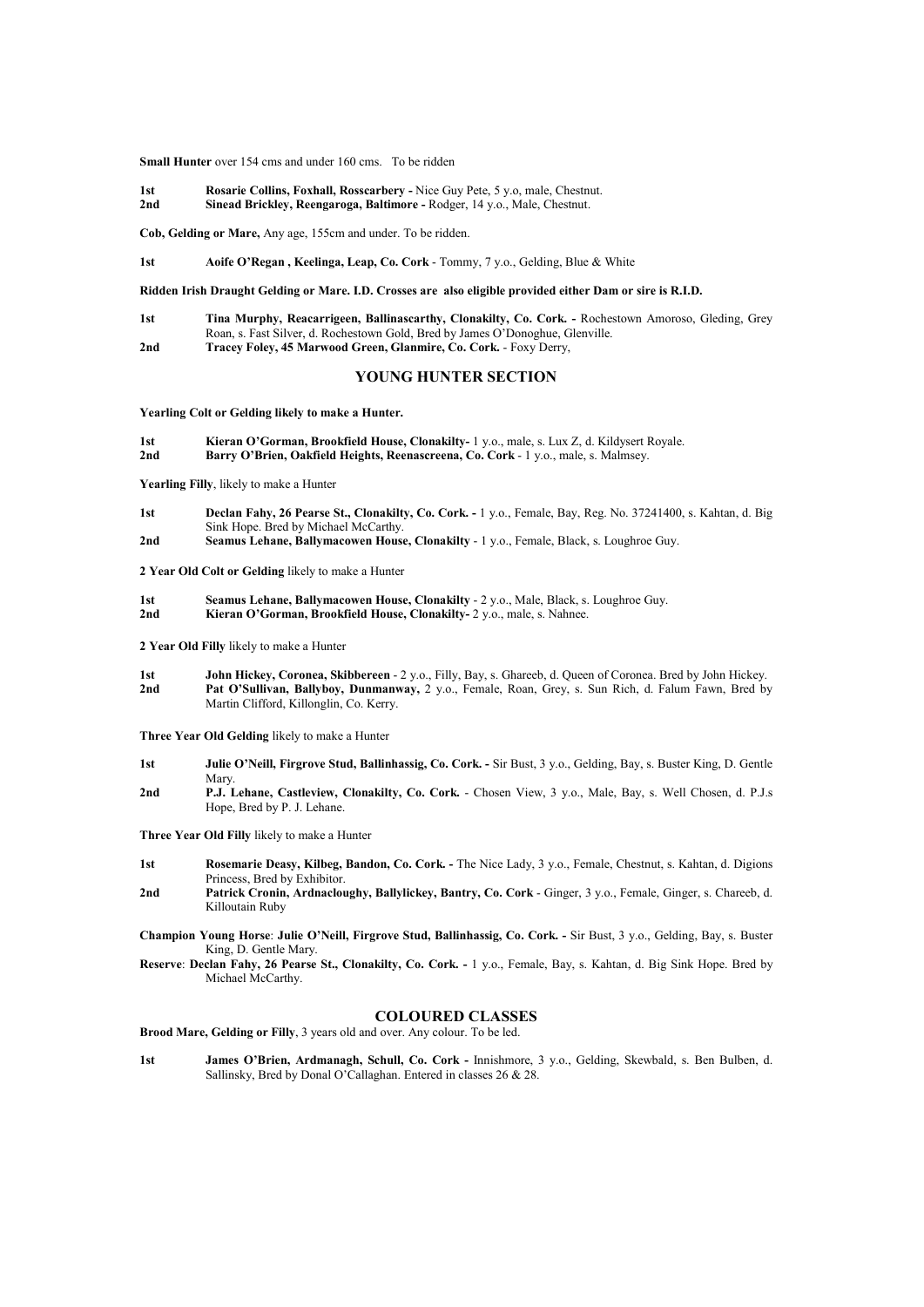# **PONY SECTION**

# **RIDDEN PONIES**

#### **Open 148 cms Show Pony Riding Class**

**1st Liz Kerr, 23 The Highlands, Passage West, Co. Cork. -** Grange Flash of Surf, 9 y.o., Chestnut, s. Callowfeenish Mairtin, d. Kilkerrin Surf, Bred by Lady Maria Levinge.

## **Open 138 cms Show Pony Riding class**

- **1st Seamus O'Driscol, Clashduve, Drimoleague, Co. Cork.** Ernford Buckwheat, 10 y.o., Gelding, Bay, s. Baledon, d. Enford Bellis.
- **2nd Simon Beirne, Isis, Knock, Fermoy, Co. Cork.** Selor Minetsky, 21 y.o., Gelding Bay, s. Velmead Redetsky, d. Tody Minkett, Bred by Mrs. Roles.

## **Open 128 cms Show Pony Riding Class**

- **1st Simon Beirne, Isis, Knock, Fermoy, Co. Cork.** Lambay May Dream, 4 y.o., Mare, Chestnut, s. Wyndham Crackerjack, d. Grinston Hill Zecchino, Bred by Ann Arimes.
- **2nd Mel Walters, Pokeen, Drimoleague -** Muskerry Peter Pan, 7 y.o., Gelding, Bay, s. Redmont Troy Again, d. Muskerry Little Plum, Bred by Jane Quinlan.

# **Open First Ridden Class for Ponies**

- **1st Mel Walters, Pokeen, Drimoleague -** Muskerry Peter Pan, 7 y.o., Gelding, Bay, s. Redmont Troy Again, d. Muskerry Little Plum, Bred by Jane Quinlan
- **2nd Gillian O'Shaughnessy 20 Castlegreina Park, Boreenamanna Road, Cork** Bobby, 8 y.o., Gelding, Chestnut, Bred by Con O'Leary.

## **Open Lead Rein Class**

- **1st Louise O'Keeffe, Meadowmor, Boardee, Carrigaline, Co. Cork.**  Meadowmor Trueblue, 8 y.o., Mare, Liver Chestnut, s. Dukeshill Rainman, d. Tycant Treasure, Bred by owner.
- **2nd Josephine O'Driscoll "Hollycreek Ponies", Maulnarouga, Enniskeane, Co.Cork** Waitvith Divine, 5 y.o., Mare, Chestnut, s. Waithwith Jeronimo, d. Waitwith Desire, Bred by Mrs. G.M. Farrow.

**Novice Lead Rein Class** 

- **1st Jane Kingston, Westpoint, Altamount, Millstreet, Co. Cork** Kingshill Rosie, Female, Chestnut.
- **2nd Shelly Buckley, Meenies, Drimoleague** Luckey, 7 y.o., Male, Bay.

# **Champion Ridden Pony**

- **Champion: Seamus O'Driscol, Clashduve, Drimoleague, Co. Cork.** Ernford Buckwheat, 10 y.o., Gelding, Bay, s. Baledon, d. Enford Bellis.
- **Reserve: Simon Beirne, Isis, Knock, Fermoy, Co. Cork.** Selor Minetsky, 21 y.o., Gelding, Bay, s. Velmead Redetsky, d. Tody Minkett, Bred by Mrs. Roles.

### **LED PONIES**

- **Show Pony Young Stock,** yearling, colt, gelding or filly not exceeding 140 cms likely to make a child's riding pony.
- **1st Martin O'Sullivan, Droum, Leap, Co. Cork**. Leap Blue Venture, 1 y.o., Male, s. Estdale Splendid Venture, d. Little Blue. Bred by Martin O'Sullivan.
- **2nd Dermot Horgan, Mileen, Kilbarry, Macroom** Mileen Darksecret, 1 y.o., Female, s. Master Jophis Mouse, d. Toya Hollyoaks.
- **Show Pony young stock,** 2 or 3 year old gelding or filly not exceeding 145 cms likely to make a childs riding pony.
- **1st Michael Calnan, "Riverside" Leap, Co. Cork.**  Leap Blaze, 2 y.o., Mare, s. Roquet Blaze over Western Rivers, d. Knockeen Moonlight , Bred by owner.